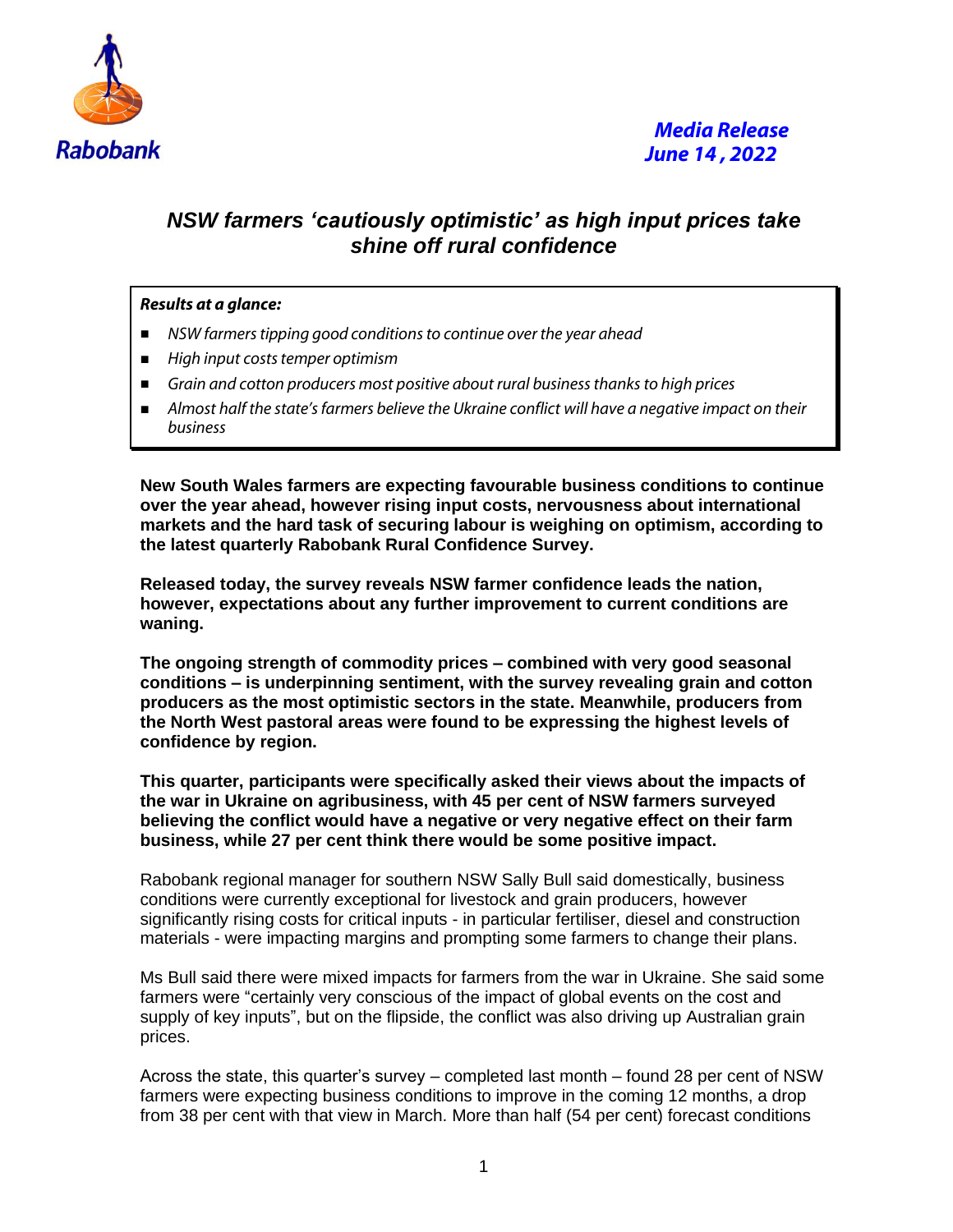

to remain stable (up slightly from 47 per cent last survey) while 13 per cent believe conditions will worsen (from 11 per cent).

The survey found the biggest driver of positive sentiment among NSW farmers this quarter has been rising commodity prices, cited by more than three quarters of those expecting conditions to improve. Rising input costs impacted sentiment for those expecting business conditions to deteriorate.

"Prices are very good for every commodity, but are definitely curtailed by high input costs," Ms Bull said.

"Inflation overall is also starting to become a concern, as is the task of trying to fill vacancies for skilled or higher-level management or operational roles.

"The use of contractors is rising in both the livestock and cropping sectors as farmers seek well-equipped and skilled professionals to undertake priority tasks at certain times of the year. The trend of investing in labour-saving or more efficient technology is also continuing as a way of overcoming labour shortages."

She said seasonal conditions across the state were "mostly very good", but, after a very wet summer and autumn, some areas were now virtually waterlogged any time it rained.

Ms Bull said producers impacted by the late summer flooding in the Northern Rivers region were in a rebuilding phase and many will have significant disruption to their operating "rhythm" for some time.

The latest survey found grain producers were the most positive sector in NSW, with just under half expecting conditions to improve.

Ms Bull said grain prices were still very strong, which was helping sentiment, but added the very wet ground was affecting winter crop planting in a few regions, particularly in the central and south west of the state.

The state's livestock producers weren't as optimistic – 22 per cent of beef producers and 19 per cent of sheep farmers expected business conditions to improve in the 12 months ahead.

Ms Bull said there is "likely a view among livestock producers that the ongoing high prices won't go on forever" which may be reflected in some of the decline in sentiment.

The survey revealed very high levels of cotton sector optimism. Ms Bull said cotton prices were the "silver lining" during a cotton harvest which has had some challenges due to wet conditions.

"Excellent water availability is helping underpin long-term positivity, with next year's crop all-but certain based on available water in all cotton-growing regions," she said.